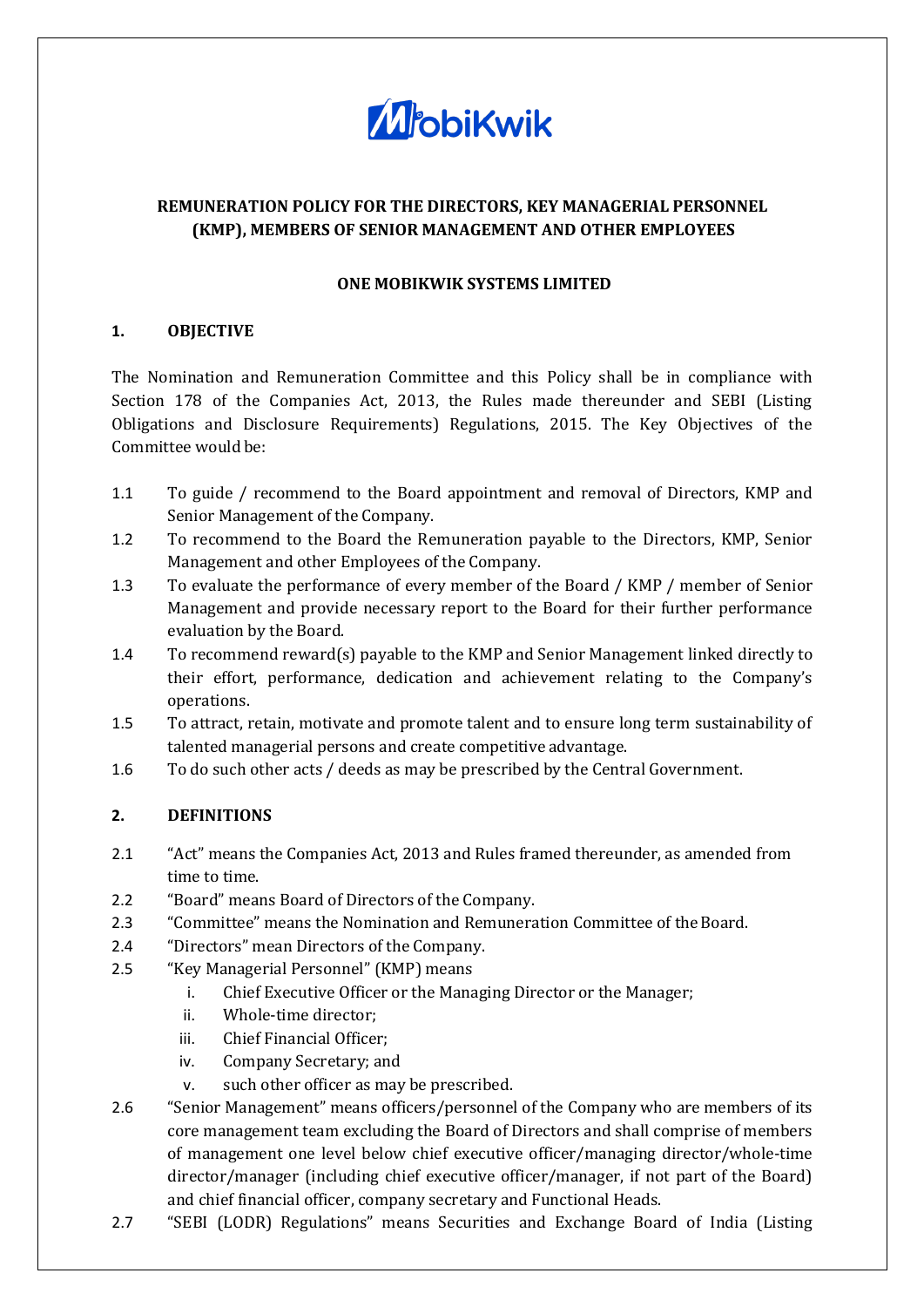Obligations and Disclosure Requirements) Regulations, 2015, as amended from time to time

## **3. ROLE OF COMMITTEE**

The Committee shall:

- 3.1 Identify persons who are qualified to become directors and who may be appointed in senior management of the Company including KMP in accordance with the criteria laid down in this policy.
- 3.2 Formulate the criteria for determining qualifications, positive attributes and independence of a director and recommend to the Board a policy, relating to remuneration of the Directors, KMP, Senior Management and other employees of the Company.
- 3.3 Formulation of criteria for evaluation of independent directors and the Board.
- 3.4 Devising a policy on Board diversity.
- 3.5 To lay down or amend Policy for appointment and removal of Director, KMP and Senior Management Personnel.
- 3.6 Recommend to the Board, appointment and removal of Director, KMP and Senior Management Personnel.
- 3.7 To ensure that the level and composition of remuneration is reasonable and sufficient to attract, retain and motivate directors of the quality required to run the company successfully.
- 3.8 To ensure that relationship of remuneration to performance is clear and meets appropriate performance benchmarks.
- 3.9 To ensure that the remuneration to Directors, KMP and senior management involves a balance between fixed and incentive pay reflecting short and long term performance objectives appropriate to the working of the Company and its goals.

# **3.2.1. Appointment criteria and qualifications**

- **a)** The Committee shall identify and ascertain the integrity, qualification, expertise and experience of the person for appointment as Director, KMP or at Senior Management level and recommend to the Board his / her appointment and while doing so, take note of the following:
	- i. The person should possess adequate qualification, expertise and experience for the position he / she is considered for appointment. The Committee has discretion to decide whether qualification, expertise and experience possessed by a person is sufficient / satisfactory for the concerned position.
	- ii. The Company shall not appoint or employ at the same time a managing director and a manager.
	- iii. The Company shall not appoint or continue the employment of any person as Managing Director / Manager / Whole-time Director who is below the age of twenty one years or has attained the age of seventy years. Provided that the appointment of a person who has attained the age of seventy years or term of such person holding this position may be extended beyond the age of seventy years with the approval of shareholders by passing a special resolution based on the explanatory statement annexed to the notice for such motion indicating the justification for extension of appointment beyond seventy years.
	- iv. At the time of appointment of a Director it should be ensured that number of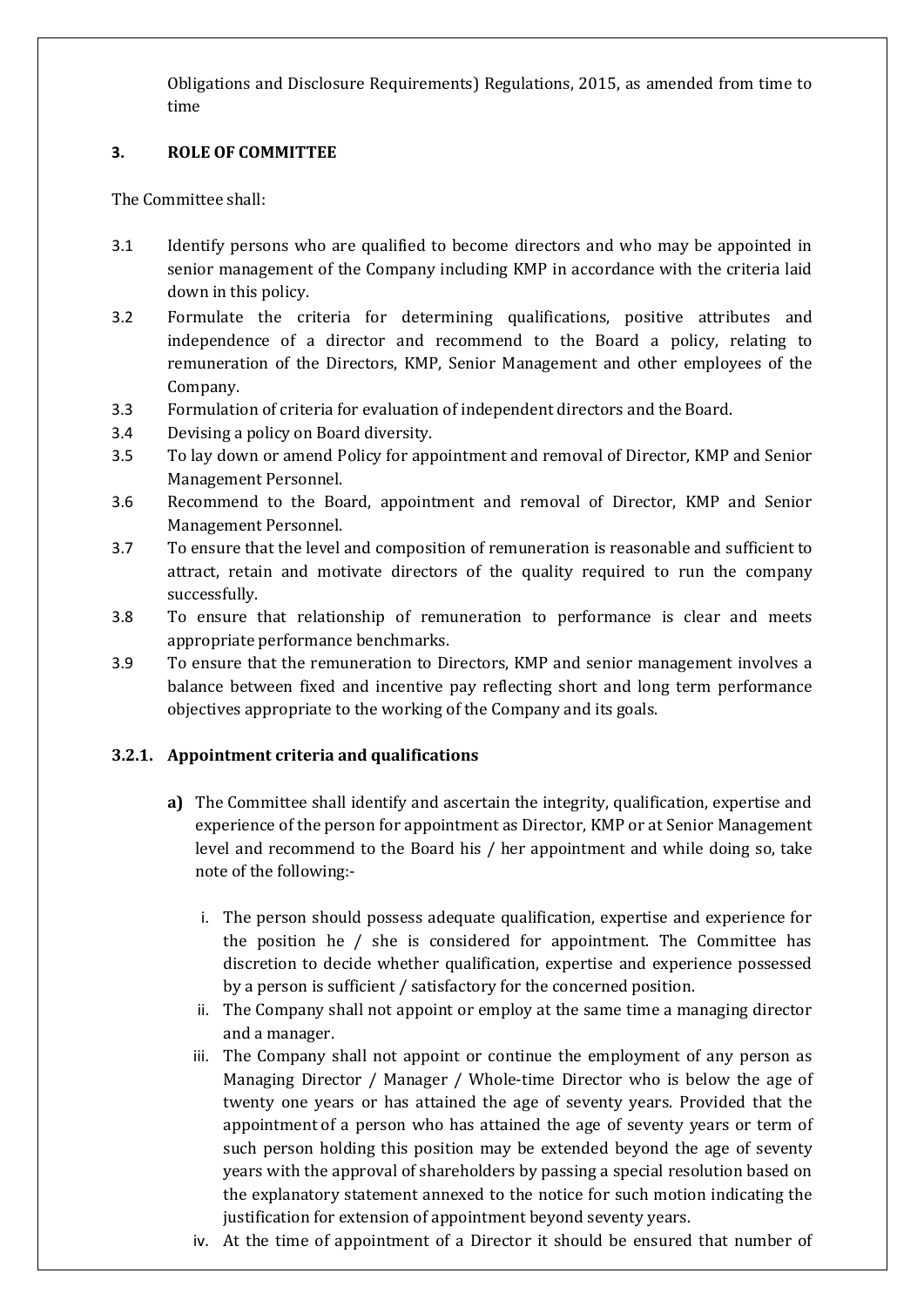Boards on which such Director serves as a Director, including an alternate directorship, is restricted to twenty companies (including not more than ten public companies).

- v. An independent director shall possess appropriate skills, experience and knowledge in one or more fields of finance, law, management, sales, marketing, administration, research, corporate governance, technical operations or other disciplines related to the Company's business.
- vi. Any vacancy in the office of independent director shall be filled by appointment of a new independent director within the prescribed period under the Act and/or SEBI (LODR) Regulations.

Provided that where the company fulfills the requirement of independent directors in its Board even without filling the vacancy, the requirement of replacement by / appointment of a new independent director shall not apply.

#### **3.2.2. Term / Tenure**

#### **a) Managing Director / Whole-time Director / Manager:**

The Company shall appoint or re-appoint any person as its Managing Director or Whole- time Director or Manager for a term not exceeding five years at a time. No reappointment shall be made earlier than one year before the expiry his term.

#### **b) Independent Director:**

- i. An Independent Director shall hold office for a term up to five consecutive years and will be eligible for re-appointment on passing of a special resolution by the Company and disclosure of such appointment in the Board's report.
- ii. No Independent Director shall hold office for more than two consecutive terms, but such Independent Director shall be eligible for appointment after expiry of three years of ceasing to become an Independent Director. Provided that an Independent Director shall not, during the said period of three years, be appointed in or be associated with the Company in any other capacity, either directly or indirectly.

#### **3.2.3. Evaluation**

The Committee shall carry out evaluation of performance of every Director, KMP and Senior Management Personnel at regular interval (annually).

#### **3.2.4. Removal**

Due to reasons for any disqualification mentioned in the Act or under any other applicable Act, rules and regulations thereunder, the Committee may recommend to the Board with reasons recorded in writing, removal of a Director, KMP or Senior Management Personnel subject to the provisions and compliance of the Act and the rules made thereunder.

#### **3.2.5. Retirement**

The Director, KMP and Senior Management Personnel shall retire as per the applicable provisions of the Act and the prevailing policy of the Company. The Board will have the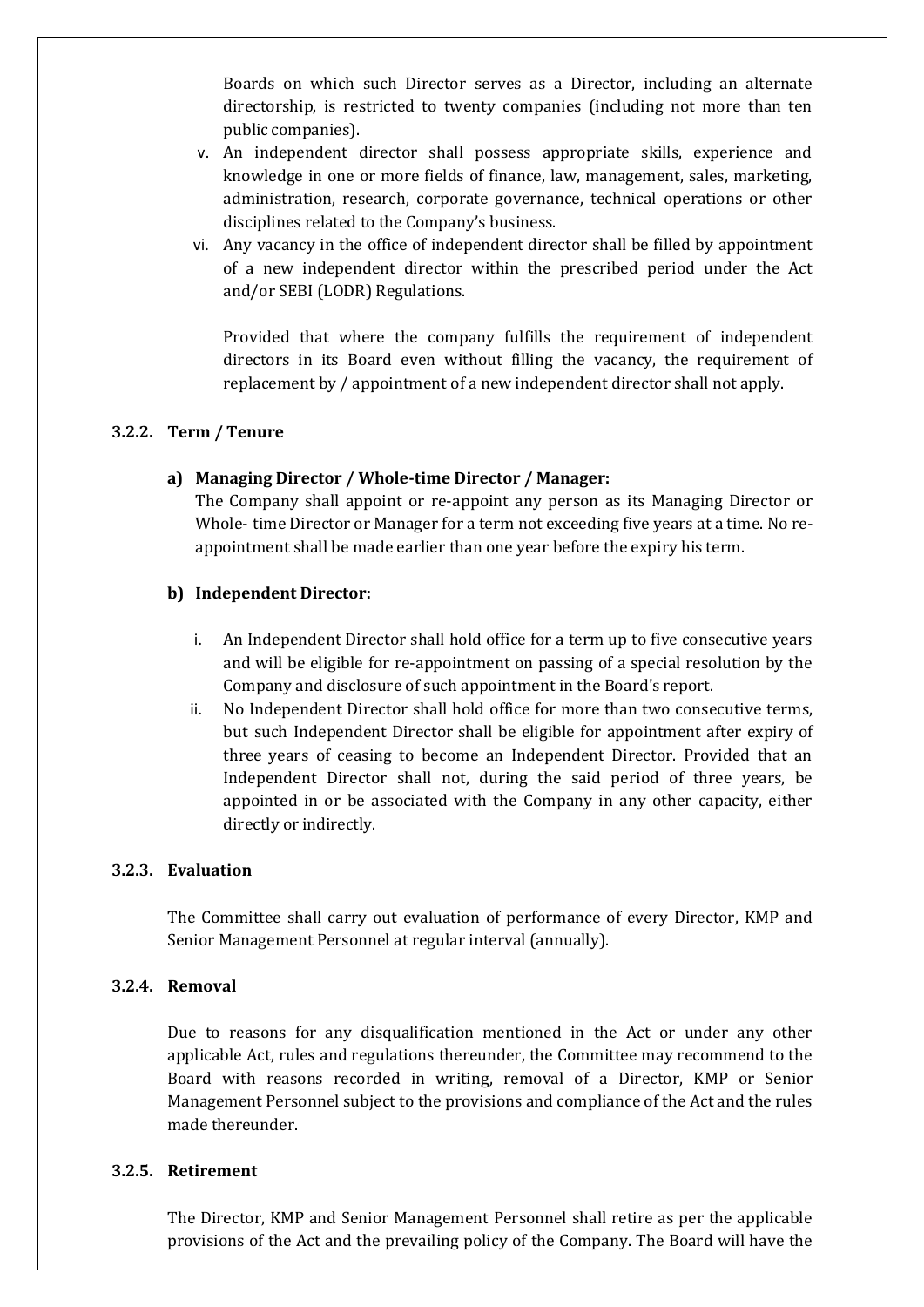discretion to retain the Director, KMP, Senior Management Personnel in the same position/ remuneration or otherwise even after attaining the retirement age, for the benefit of the Company.

# **3.3. Policy relating to the Remuneration for the Whole-time Director, KMP and Senior Management Personnel**

## **3.3.1. General:**

- a. The remuneration / compensation / commission etc. to the Whole-time Director, KMP and Senior Management Personnel will be determined by the Committee and recommended to the Board for approval. The remuneration / compensation / commission etc. shall be subject to the prior/post approval of the shareholders of the Company and the Central Government, if required.
- b. The remuneration and commission to be paid to the Whole-time / Executive / Managing Director / Key Managerial Personnel shall be in accordance with the percentage/slabs/ conditions laid down in the Act and/or SEBI (LODR) Regulations.
- c. Increments to the existing remuneration/ compensation structure may be recommended by the Committee to the Board which should be within the slabs approved by the Shareholders in the case of Whole-time Director / Managing Director / Manager.
- d. Where any insurance is taken by the Company on behalf of its Managing Director, Whole- time Director, Manager, Chief Executive Officer, Chief Financial Officer, the Company Secretary and any other employees for indemnifying them against any liability, the premium paid on such insurance shall not be treated as part of the remuneration payable to any such personnel. Provided that if such person is proved to be guilty, the premium paid on such insurance shall be treated as part of the remuneration.

# **3.3.2. Remuneration to Whole-time / Executive / Managing Director, KMP and Senior Management Personnel:**

### **a) Fixed pay:**

The Whole-time / Managing Director / KMP and Senior Management Personnel shall be eligible for a monthly remuneration as may be approved by the Board on the recommendation of the Committee. The breakup of the pay scale and quantum of perquisites including, employer's contribution to P.F, pension scheme, medical expenses, club fees etc. shall be decided and approved by the Board / the Person authorized by the Board on the recommendation of the Committee and approved by the shareholders, wherever required.

### **b) Minimum Remuneration:**

If, in any financial year, the Company has no profits or its profits are inadequate, the Company shall pay remuneration to its Whole-time / Managing Director / Manager in accordance with the provisions of Schedule V of the Act and if it is not able to comply with such provisions, with the previous approval of the Central Government, if required.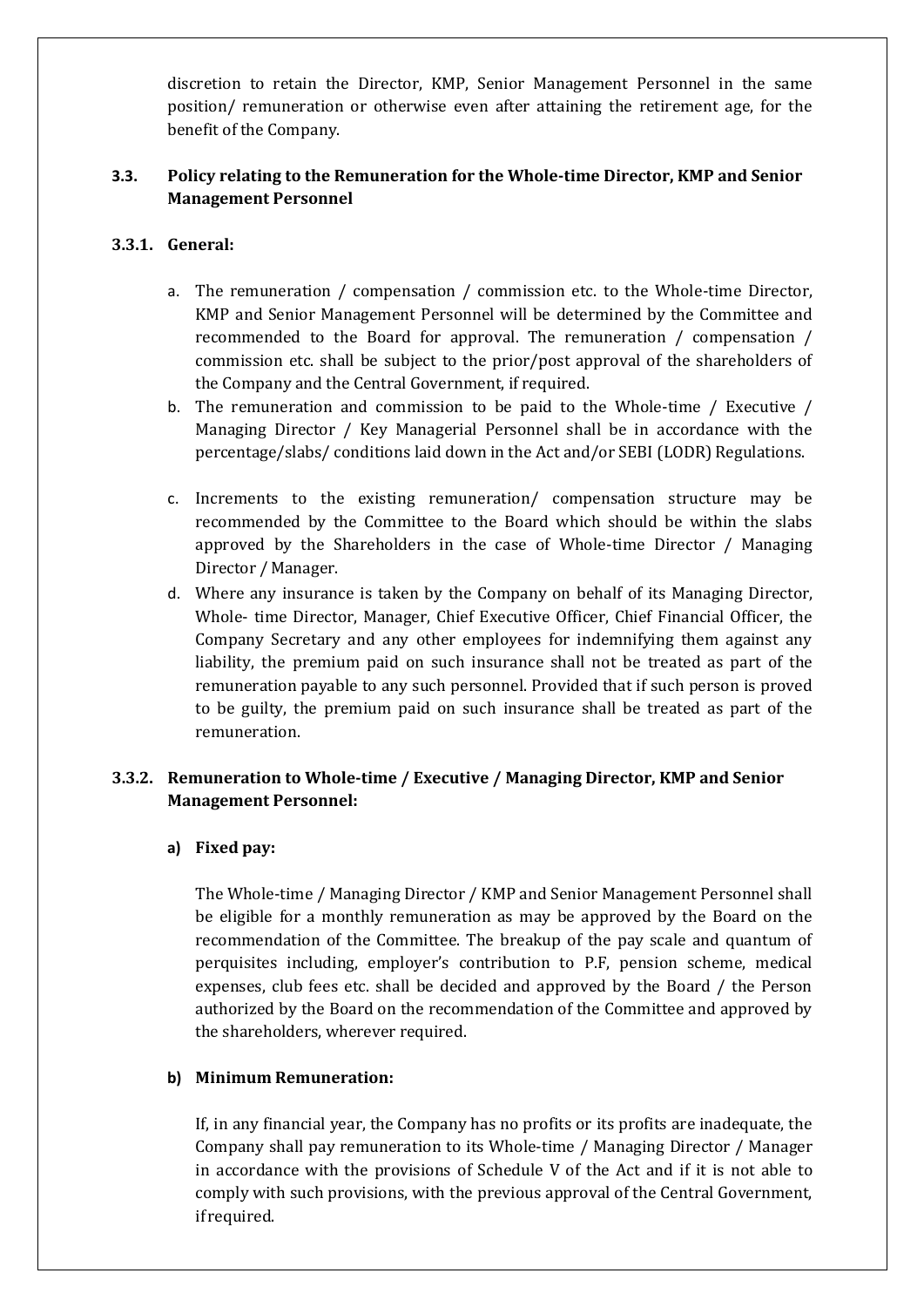### **3.3.3. Remuneration to Non- Executive / Independent Directors:**

## **a) Remuneration:**

The Renumeration may be paid to Non- Executive Directors, Subject to requisite approval of Board and shareholders**,** renumeration as prescribed under section 197 read with Schedule V of Companies Act, 2013.

## **b) Commission:**

Commission may be paid on profits within the monetary limit approved by the shareholders, subject to the limit prescribed and computed as per the applicable provisions of the Act and/or SEBI (LODR) Regulations.

# **c) Sitting Fees:**

The Non- Executive and/or Independent Directors may receive remuneration by way of fees for attending the meetings of Board or Committee thereof. The amount of such fees shall be Rs. 1,00,000/- (Rupees One Lakh) per meeting of the Board or Committee or any such amount approved by the Board or such amount as may be prescribed by the Central Government from time to time. Provided further that for Independent Directors and Women Directors, the sitting fee shall not be less than the sitting fee payable to other directors.

# **d) Stock Options:**

An Independent Director shall not be entitled to any stock option of the Company.

# **e) Reimbursement of expenses:**

An Independent Director may receive reimbursement of expenses for participation in the Board and other meetings of the Company.

# **3.4. Policy relating to remuneration and loans / advances to employees of theCompany**

- 3.4.1 Employees to be assigned grades according to their qualifications, work experience, competencies and their roles & responsibilities in the organization. Individual remuneration shall be determined within the appropriate grade and based on various factors such as job profile, skill sets, seniority, experience and prevailing remuneration levels for equivalent jobs, as per the prevailing policy of the Company.
- 3.4.2 Loans / advances to the employees shall be granted in accordance with their conditions of service and shall be as per the prevailing policy of the Company.

# **4. CHAIRPERSON**

- 4.1 The members of the Committee present at the meeting shall choose one amongst them to act as Chairperson, who shall be an independent director.
- 4.2 Chairperson of the Company may be appointed as a member of the Committee but shall